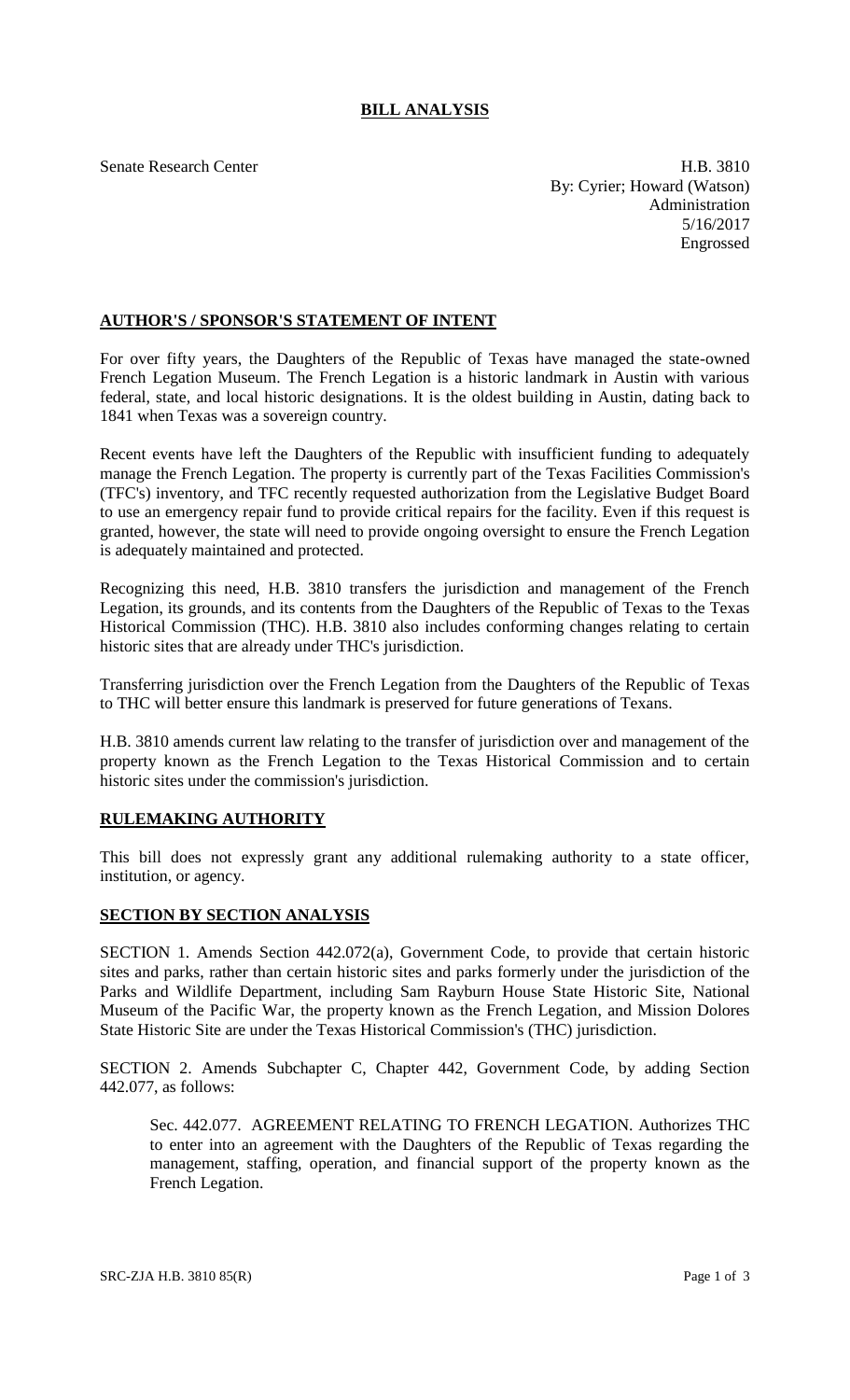SECTION 3. Transfers Section 2165.257, Government Code, to Subchapter C, Chapter 442, Government Code, redesignates it as Section 442.076, Government Code, and amends it as follows:

Sec. 442.076. New heading: FRENCH LEGATION. (a) Provides that THC is responsible for:

> (1) the preservation, maintenance, and restoration of the property known as the French Legation and its contents. Deletes existing text providing that the property known as the French Embassy is for the use and purposes of the Daughters of the Republic of Texas and authorizing the Daughters of the Republic of Texas to take full charge of the building and use it as they consider proper; and

> (2) the protection of the historical and architectural integrity of the exterior, interior, and grounds of the French Legation.

(b) Provides that any power or duty related to the French Legation formerly vested in another state agency or entity is vested solely in THC.

(c) Authorizes THC to solicit and accept gifts, donations, and grants of money or property from any public or private source to be used for the purposes of this section.

(d) Authorizes THC, in carrying out THC's responsibilities under this section during the state fiscal biennium ending August 31, 2019, to use only money or property received as a gift, donation, or grant from a public or private source. Provides that this subsection expires September 1, 2019. Deletes existing text providing that the French Embassy is the property of the state, and title to the property remains in THC's custody.

SECTION 4. Amends the heading to Section 2203.003, Government Code, to read as follows:

Sec. 2203.003. STATE PROPERTY UNDER CONTROL OF THE TEXAS DIVISION UNITED DAUGHTERS OF THE CONFEDERACY.

SECTION 5. Amends Section 2203.003(a), Government Code, as follows:

(a) Authorizes the Texas Division United Daughters of the Confederacy, rather than the Daughters of the Confederacy, Texas Division, and the Daughters of the Republic of Texas each, to charge admission to state property over which the organization has custody or control.

SECTION 6. (a) Requires, on September 1, 2017, or as soon as practicable after that date, the Daughters of the Republic of Texas with assistance from the Texas Facilities Commission (TFC) to take a complete inventory of all personal property and fixtures located at the property known as the French Legation. Requires that the inventory identify the origin of each item and its current owner as agreed to between the Daughters of the Republic of Texas and TFC. Requires that the Daughters of the Republic of Texas be allowed a reasonable time after completion of the inventory to remove any personal property and fixtures owned by the organization.

(b) Requires that any dispute regarding the ownership of personal property and fixtures located at the French Legation be resolved through alternative dispute resolution as provided by Chapter 2009 (Alternative Dispute Resolution for Use by Governmental Bodies), Government Code.

(c) Authorizes the Daughters of the Republic of Texas to transfer any property of the organization described by this section to THC.